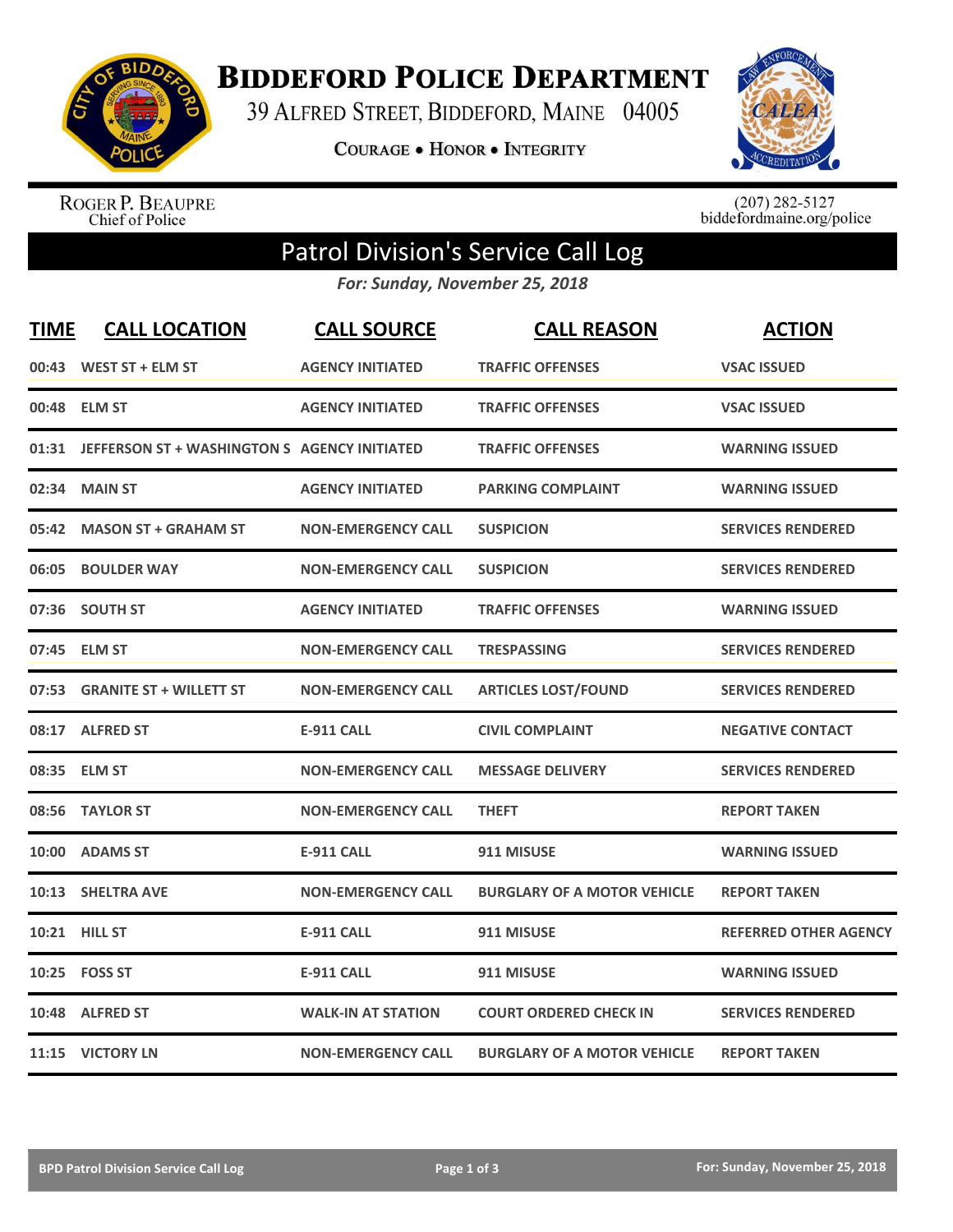## **TIME CALL LOCATION CALL SOURCE CALL REASON ACTION**

**11:266 IN:268 IN:268 IN:268 IN:268 IN:268 IN:268 IN:268 IN:268 IN:268 IN:268 IN:268 IN:268 IN:268 IN:268 IN:268 IN:268 IN:268 IN:268 IN:268 IN:268 IN:268 IN:268 IN:268 IN:268 IN:268 IN:268 IN:268 IN:268 IN:268 IN:268 IN:2 OFFENDER: ROBERT MICHAEL JADWICK ............... AGE: 56 ............... RESIDENT OF: OLD ORCHARD BEACH, ME** CHARGE: THEFT BY UNAUTHORIZED TAKING OR TRANSFER - SHOPLIFTING

|       | 11:44 ALFRED ST               | <b>NON-EMERGENCY CALL</b> | <b>THEFT</b>                                                    | <b>REPORT TAKEN</b>          |  |  |  |
|-------|-------------------------------|---------------------------|-----------------------------------------------------------------|------------------------------|--|--|--|
|       | 12:30 SMALLS CT               | <b>E-911 CALL</b>         | <b>BURGLARY OF A MOTOR VEHICLE</b>                              | <b>REPORT TAKEN</b>          |  |  |  |
|       | 13:53 ALFRED ST               | <b>AGENCY INITIATED</b>   | <b>TRAFFIC OFFENSES</b>                                         | <b>WARNING ISSUED</b>        |  |  |  |
|       | 14:23 HILL ST                 | <b>AGENCY INITIATED</b>   | <b>TRAFFIC OFFENSES</b>                                         | <b>WARNING ISSUED</b>        |  |  |  |
|       | 14:30 FRANKLIN ST             | <b>E-911 CALL</b>         | <b>DISTURBANCE / NOISE</b>                                      | <b>TRANSPORT TO HOSPITAL</b> |  |  |  |
|       | 15:16 GRAYSON ST              | <b>AGENCY INITIATED</b>   | <b>PAPERWORK</b>                                                | <b>NEGATIVE CONTACT</b>      |  |  |  |
|       | 15:38 CENTER ST               | <b>AGENCY INITIATED</b>   | <b>PAPERWORK</b>                                                | <b>NEGATIVE CONTACT</b>      |  |  |  |
|       | 15:39 MAY ST                  | <b>NON-EMERGENCY CALL</b> | <b>BURGLARY OF A MOTOR VEHICLE</b>                              | <b>NO ACTION REQUIRED</b>    |  |  |  |
|       | 15:55 ELM ST                  | <b>AGENCY INITIATED</b>   | <b>PAPERWORK</b>                                                | <b>NEGATIVE CONTACT</b>      |  |  |  |
|       | 16:46 POOL ST                 | <b>NON-EMERGENCY CALL</b> | <b>ANIMAL COMPLAINT</b>                                         | <b>REFERRED OTHER AGENCY</b> |  |  |  |
|       | 17:11 LAVOIE AVE              | <b>NON-EMERGENCY CALL</b> | <b>TRESPASSING</b>                                              | <b>SERVICES RENDERED</b>     |  |  |  |
|       | 17:26 ELM ST                  | <b>NON-EMERGENCY CALL</b> | <b>DOMESTIC COMPLAINTS</b>                                      | <b>REPORT TAKEN</b>          |  |  |  |
|       | 17:29 POOL ST + LEDGEMERE DR  | <b>AGENCY INITIATED</b>   | <b>TRAFFIC OFFENSES</b>                                         | <b>WARNING ISSUED</b>        |  |  |  |
|       | 17:34 ELM ST + AMHERST ST     | <b>AGENCY INITIATED</b>   | <b>TRAFFIC OFFENSES</b>                                         | <b>WARNING ISSUED</b>        |  |  |  |
|       | 17:38 ELM ST                  | <b>AGENCY INITIATED</b>   | <b>TRAFFIC OFFENSES</b>                                         | <b>WARNING ISSUED</b>        |  |  |  |
|       | 17:56 ALFRED ST + BOULDER WAY | <b>NON-EMERGENCY CALL</b> | <b>JUVENILE OFFENSES</b>                                        | <b>SERVICES RENDERED</b>     |  |  |  |
|       | 18:19 WESTLAND AVE + WEST ST  | <b>AGENCY INITIATED</b>   | <b>TRAFFIC OFFENSES</b>                                         | <b>VSAC ISSUED</b>           |  |  |  |
|       | 18:28 ALFRED ST + SUMMIT ST   | <b>AGENCY INITIATED</b>   | <b>TRAFFIC OFFENSES</b>                                         | <b>REPORT TAKEN</b>          |  |  |  |
|       | <b>18:28 FRANKLIN ST</b>      | <b>WALK-IN AT STATION</b> | <b>ARTICLES LOST/FOUND</b>                                      | <b>REPORT TAKEN</b>          |  |  |  |
|       | 18:38 WEST ST                 | <b>NON-EMERGENCY CALL</b> | <b>DOMESTIC COMPLAINTS</b>                                      | <b>REPORT TAKEN</b>          |  |  |  |
|       | 18:46 ALFRED ST               | <b>AGENCY INITIATED</b>   | <b>DOMESTIC COMPLAINTS</b>                                      | <b>REPORT TAKEN</b>          |  |  |  |
|       | 19:06 HILL ST                 | <b>E-911 CALL</b>         | 911 MISUSE                                                      | <b>NO VIOLATION</b>          |  |  |  |
| 20:00 | <b>ELM ST + LAMOTHE AVE</b>   | <b>AGENCY INITIATED</b>   | <b>WARRANT ARREST</b>                                           | <b>ARREST(S) MADE</b>        |  |  |  |
|       |                               |                           | OFFENDER: JUSTIN BROWN STANDLEY  AGE: 43  RESIDENT OF: SACO, ME |                              |  |  |  |
|       | <b>CHARGE: WARRANT ARREST</b> |                           |                                                                 |                              |  |  |  |